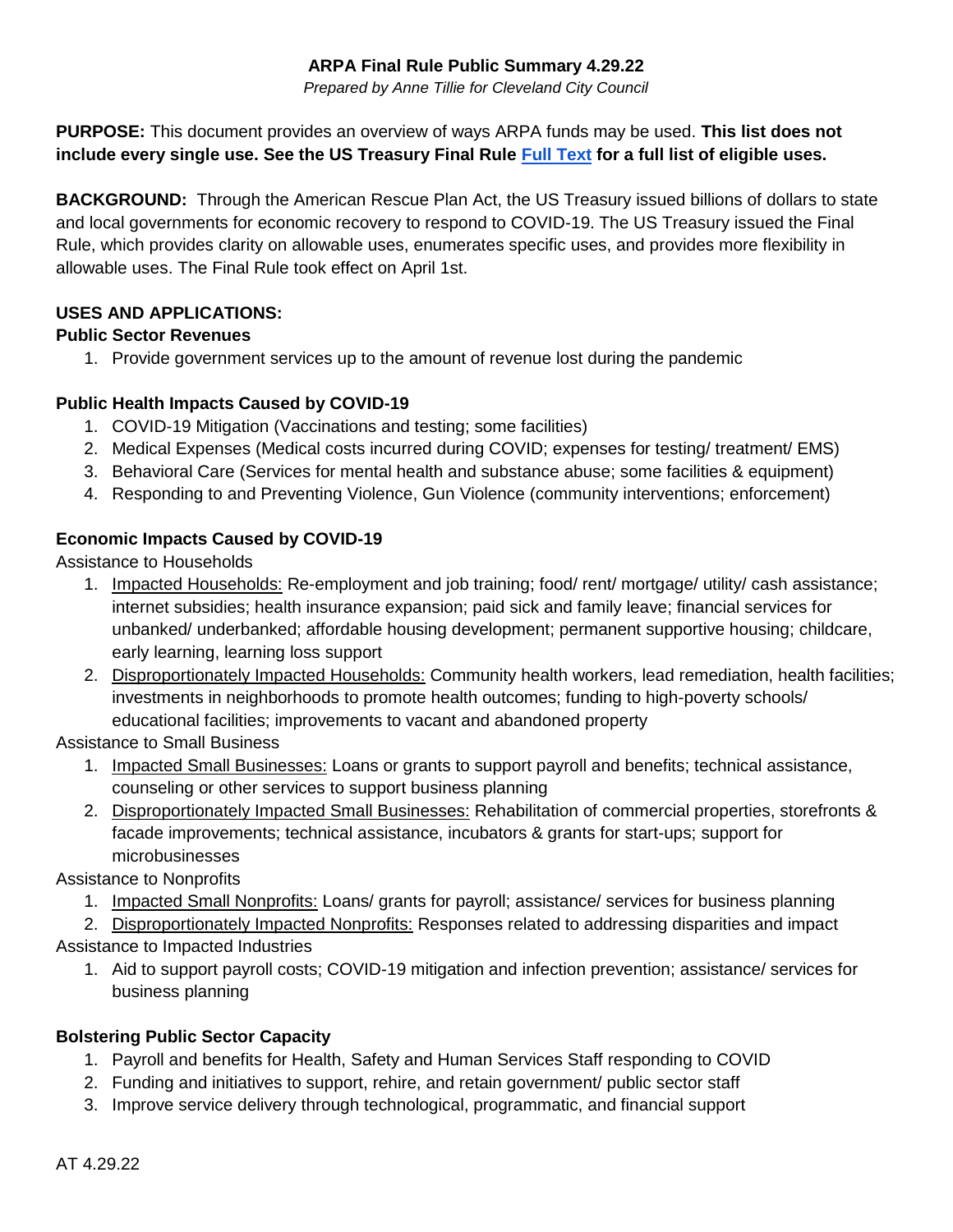### **Capital Expenditures**

- 1. Uses for testing labs and equipment, emergency operations centers and equipment, affordable housing, childcare facilities, some schools, some primary healthcare and clinics
- 2. May not be used for jails, new congregate facilities to decrease density, construction of stadiums, convention centers, or other large capital projects for general economic development
- 3. Anything over \$1M must justify why the expenditure is appropriate and superior to alternatives.

### **Premium Pay for Essential Workers**

- 1. Workers in critical sectors (first responders, healthcare, government, transportation, food, education, social service, etc.) whose work involves regular in-person interactions or physical handling of items handled by others
- 2. Serves workers earning at/ below 150% of the county's average annual wage or are not exempt from Fair Labor Standards Act overtime rules
- 3. Recipient must justify how it meets needs and may not exceed \$25K for any single worker

### **Water & Sewer Infrastructure**

- 1. Projects under EPA's State revolving funds (projects that manage, treat, conserve, or improve water; green infrastructure; lead service line replacement)
- 2. Lead remediation, storm water infrastructure, residential wells, some dam and reservoir rehab

#### **Broadband Infrastructure**

- 1. Necessary investments to meet access, affordability, and other challenges
- 2. Must identify eligible areas based on speed, affordability, or reliability; must meet high-speed standards; must require enrollment in a low-income subsidy
- 3. Ability to invest in cybersecurity for broadband infrastructure regardless of service standards

#### **Restrictions:**

Funds cannot: be used to offset a reduction in net tax revenue from a change in state law; be used for deposits into pension funds; be used for debt service, replenishing rainy day funds, or settling a judgment; undermine COVID-19 mitigation practices or CDC guidance; violate Uniform Guidance conflict of interest requirements or other applicable laws

#### **Non Enumerated Uses:**

Identify a COVID-19 public health or economic impact OR design a response to address impact

#### **Non-Federal Match and Cost-Share Requirements**

- 1. Revenue Loss funds may be used to meet non-federal cost-share or matching requirements of other federal programs, but not for non-federal share of Medicaid or CHIP programs
- 2. Funds may not be used to meet the non-federal cost-share or matching requirements of other federal programs other than as specifically provided for by statute

#### **Reporting**

Cleveland must submit quarterly reports starting on January 31 using the US Treasury Portal

#### **Timelines**

- Funds must be allocated by December 2024
- Funds must be expended by December 2026